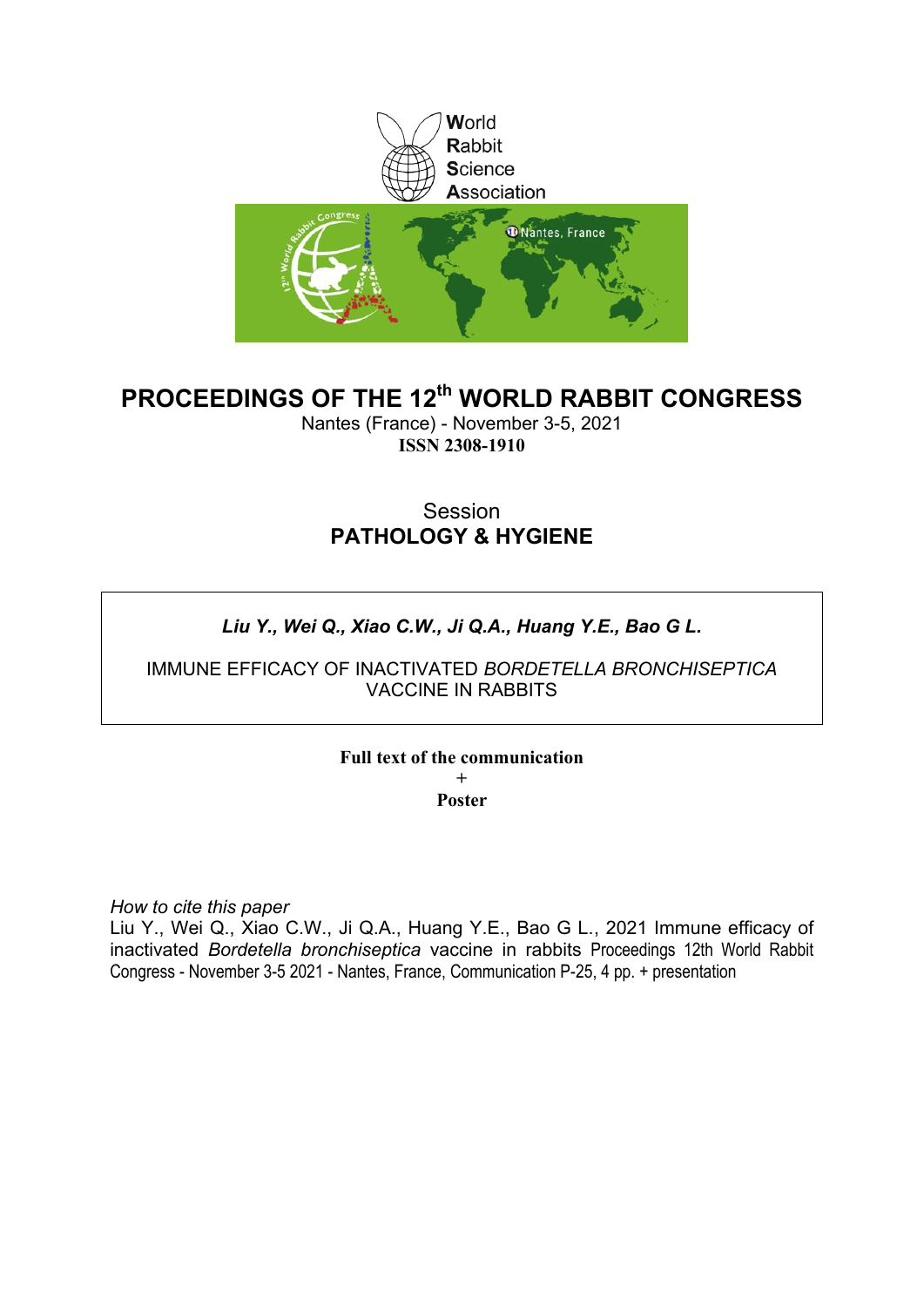## **IMMUNE EFFICACY OF INACTIVATED**  *BORDETELLA BRONCHISEPTICA* **VACCINE IN RABBITS**

**Liu Y., Wei Q., Xiao C.W., Ji Q.A., Huang Y.E., Bao G L.\***

Animal Husbandry and Veterinary Institute, Zhejiang Academy of Agricultural Sciences, NO.145 shiqiao road,

310021, Hangzhou, China

\*Corresponding author: baoguolian@163.com

### **ABSTRACT**

Vaccination is considered to be an effective way to prevent and control *Bordetella bronchiseptica* (*B. bronchiseptica*) disease. However, licensed vaccines are not available for rabbits in China at present time. In order to determine the efficacy of whole-bacterium inactivated vaccine in rabbits, immunization trials were conducted by using New Zealand white rabbits. The results showed that a single dose of subcutaneous immunization with  $1.6 \times$  $10^{10}$  CFU inactivated whole cells (CZJ-1 strain) resulted in high levels of specific IgG antibody, and high protection rate against *B. bronchiseptica* challenge in rabbits  $(2.0 \times 10^{10}$ CFU) during 21 to 120 days post immunization (protection rate  $\geq 87\%$ ). In this study, we reported a success in preparation of a potent and efficacious inactivated *B. bronchiseptica* vaccine which is a promising approach for controlling *B. bronchiseptica* disease in rabbits.

**Key words:** *Bordetella bronchiseptica*, inactivated vaccine, immune efficacy

### **INTRODUCTION**

*B. bronchiseptica* is a highly transmissible respiratory pathogen that infects diverse animal species and occasionally humans. It is the cause of respiratory diseases such as rhinitis and pneumonia in swine, kennel cough in dogs, and snuffles in rabbits (Long *et al*., 2010). *B. bronchiseptica* often causes acute death in young rabbits and rhinitis, bronchitis and pustular pneumonia in adult rabbits. *B. bronchiseptica* infections are endemic in commercial rabbitries, and it is difficult to be controlled due to the rapid spread and persistence of the infection . A group of free-range rabbits were studied for five consecutive years, the incidence of the disease is between 88% and 97%. *B. bronchiseptica* can also coinfect with other pathogens such as toxigenic *Pasteurella multocida* which can result in huge economic losses (Magyar *et al.,* 2011). There are commercial vaccines for swine and dogs, including *B. bronchiseptica* as inactivated vaccine antigen (Ellis *et al*., 2014; Scott-Garrard *et al*., 2018) while the immunogenicity of inactivated *B. bronchiseptica* Ag has not yet been elucidated in rabbits and there was no commercial vaccine for rabbits in China. The efficacy of inactived *B. bronchiseptica* vaccine *in* rabbits were studied in this study.

#### **MATERIALS AND METHODS**

#### **Animals and experimental design**

The *B. bronchiseptica* strain CZJ-1 originally isolated from a rabbit with infectious rhinitis and identified by Animal Husbandry and Veterinary Institute, Zhejiang Academy of Agricultural Sciences. Mineral oil was provided by Connaught times Wei Biotechnology Co., Ltd. Thirty-five-day-old healthy New Zealand white rabbits were purchased from Zhejiang Animal Center of Animal Husbandry Institute, Zhejiang Academy of Agricultural Sciences. The animals were observed for 7 days prior to use. The animal experiments were approved by the ethics committee of the Zhejiang Academy of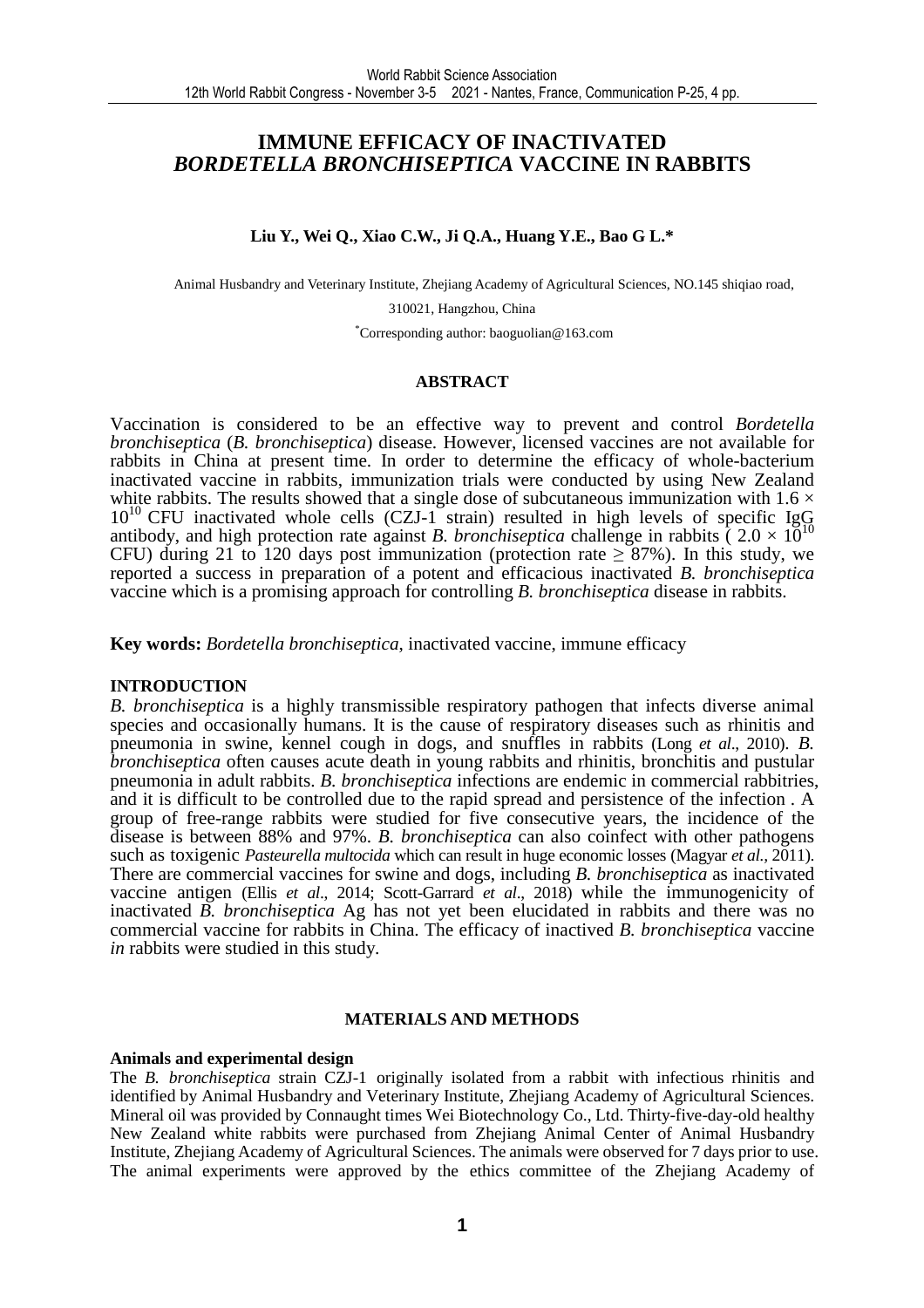Agricultural Sciences (ethics protocol no. 001012 and no. 002067). Animal studies were conducted following the principles and guidelines of the Zhejiang Farm Animal Welfare Council of China.

## **Preparation of oil adjuvant inactivated antigen**

*B. bronchiseptica* antigen was prepared by Connaught Times Wei Biotechnology Co., Ltd. *B. bronchiseptica* (CZJ-1 strain) was cultured through GMP certified fermentation, sterilized with 0.2% formalin for 36 h, and kept at 4°C after a sterilization test. The inactivated *B. bronchiseptica* antigen was concentrated with PBS to  $6.4 \times 10^{10}$  CFU /mL. Then the concentrated antigen was mixed with mineral oil adjuvant at 1:3 (vol/vol) and the final vaccine preparation is about  $1.6 \times 10^{10}$  CFU/mL.

### **Vaccination and challenge trial**

### *Experiment A.*

Thirty-five days old male New Zealand rabbits were prepared for the vaccination trial. Twenty rabbits were immunized subcutaneously in the neck with 1 mL of inactivated *B. bronchiseptica* vaccine on Day 1, fifteen rabbits were injected with 1 mL of PBS. Blood samples were collected before immunization and 6, 13, 20, 27, 41, 57, 89, 117, 148, 184 days post-immunization from the ear vein and stored at 4 °C for serum separation. Whole bacteria protein-specific IgG antibodies in serum were detected by an indirect ELISA. Whole cell protein was prepared by our laboratory for ELISA assay. The optimal conditions for the indirect ELISA were determined to be 1 ìg/mL of *B. bronchiseptica* bacteria whole protein, a 1: 400 serum dilution, and a 1: 5000 dilution of secondary antibody. Specific IgG antibody was detected by *B. bronchiseptica* bacteria whole protein-based indirect ELISA as previously described ( Xiao *et al*., 2016).

### *Experiment B.*

A total of two hundred and ten 35 days old male New Zealand rabbits were prepared for the vaccination trial. Seventy rabbits were immunized subcutaneously inactived *B. bronchiseptica* vaccine, the other seventy rabbits were injected with PBS on Day 1. 14, 21, 28, 60, 90, 120 and 150 days post immunization, 10 rabbits were randomly selected from immunization group and control group, and challenged with *B. bronchiseptica* (1mL,  $2.0 \times 10^{10}$  CFU/mL) through ear vein injection. After the challenge, the animals were closely monitored for 15 days to determine their survival rate and to monitor whether the animals were moribund.

### **Statistical Analysis**

Statistical differences between groups were determined using IBM SPASS statistics 19.0 (SPASS Software).

### **RESULTS AND DISCUSSION**

The titers of antibodies were analyzed by SPASS 19.0 statistical software and LSD-t test. Data were expressed as the mean  $\pm$  S.D. The results showed that the vaccine induced a strong antibody response in all vaccinated rabbits two weeks after the immunization, the specific IgG antibodies levels increased to the highest value by day 13, then stabilized at high levels and last until day 148 after immunization. By day 184 after the immunization, the titer of antibodies decreased, which was similar to the titer of antibodies by day 7 after immunization.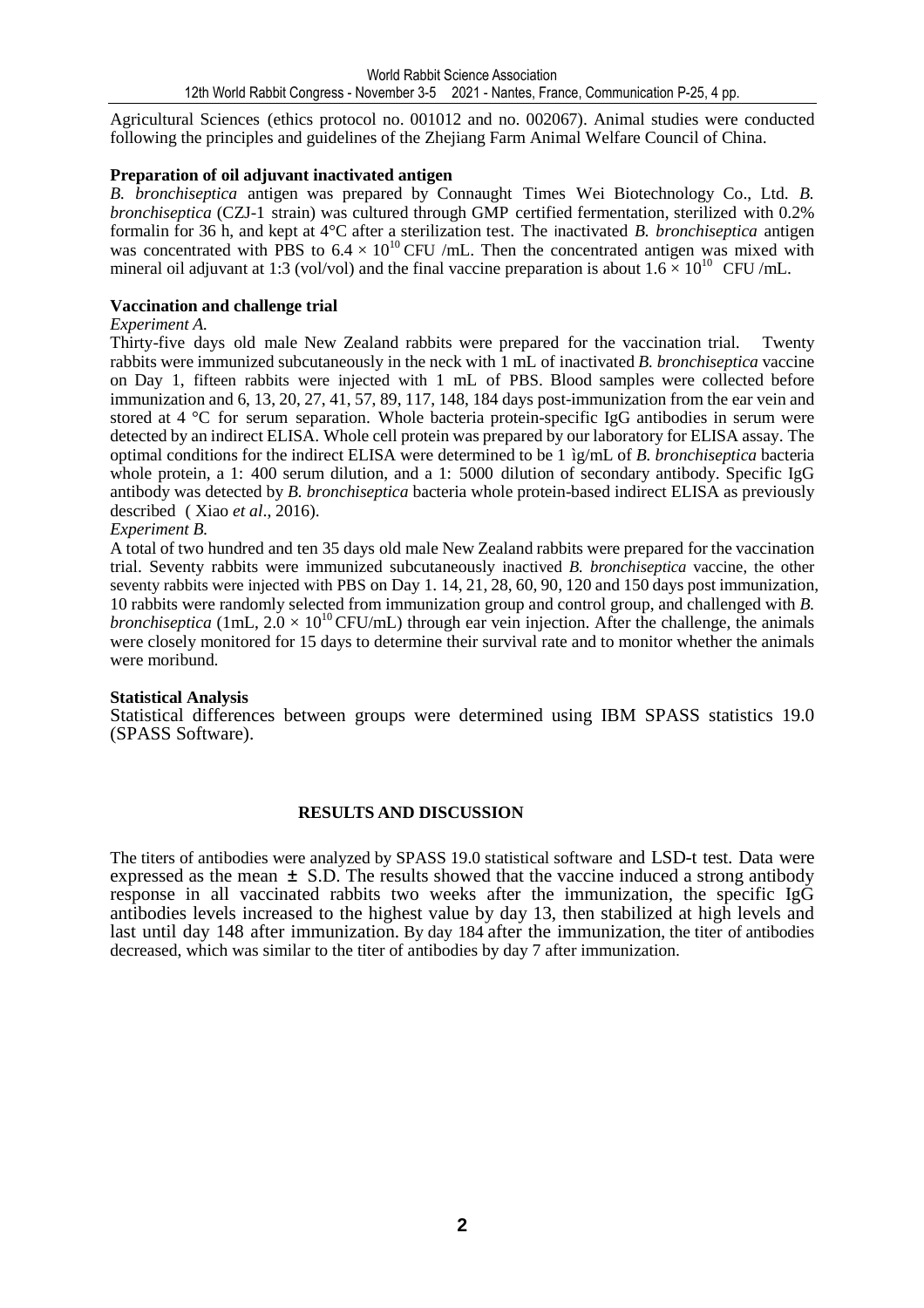

The survival rate post *B. bronchiseptica* challenge are shown in Fig. 2. 14, 21, 28, 60, 90, 120 and 180 day after vaccination, the protective rate in immunization group was significantly higher than that in control group. The results showed that protective rate of the vaccine was 73% at 14 day after vaccination, and 87% protective rate at 21 day after vaccination, 67% at the end of 6 months after vaccination. So it concluded that the inactivated vaccine had a high effective protection within 4 months. The immunity protection term can be defined as 4 months.



**Figure 2:** Survival rate of rabbits in vaccinated and control group challenged with live *B. bronchiseptica* 

#### **CONCLUSIONS**

In this study, CZJ-1 strain isolated in laboratory was used as the vaccine strain. The inactivated oil adjuvant antigen was prepared, and the intravenous injection was as the challenging route. The study proved that the whole bacterial antigen of *B. bronchiseptica* had high immune protection for rabbits, and the immune protection could last for 4 months. The experiments provides a technical basis for the study of the whole-bacterium inactivated *B. bronchiseptica* vaccine for rabbits .

#### **ACKNOWLEDGEMENTS**

The project was supported by the China Agricultural Research System (No. nycytx-44-3-2), Key Research and Development Plan of Zhejiang Province (No. 2016C02054-10).

#### **REFERENCES**

- Ellis J., Rhodes C., Lacoste S., Krakowka S. 2014. Antibody responses to *Bordetella bronchiseptica* in vaccinated and infected dogs. *Can. Vet. J., 55, 857-864.*
- Long, Gráinne H., Sinha D., Read A.F., Pritt S., Kline B., Harvill E.T., Hudson P.J., Bjørnstad O.N. 2010. Identifying the age cohort responsible for transmission in a natural outbreak of *Bordetella bronchiseptica. PLoS Pathog., 6, e1001224.*
- Magyar T., Repa I., Melinda Kovács, Péter Bogner, Tamás Donkó, Roland Pósa. 2011. Interaction of *Bordetella bronchiseptia*, *Pasteurella multocida*, and fumonisin B1 in the porcine respiratory tract as studied by computed tomography. *Can. J. Vet. Res.,75, 176–182.*
- Scott-Garrard M.M. , Chiang Y.W., David F. 2018. Comparative onset of immunity of oral and intranasal vaccines against challenge with *bordetella bronchiseptica*. *Veterinary Record Open, 5(1), e000285.*
- Xiao C., Bao G., Liu Y., Wei Q., Ji Q , Pan L. 2016. Greater efficacy of the ECMS-oil adjuvant over other formulations on immune responses against *Bordetella bronchiseptica* in rabbits and the underlying mechanism. *Int. Immunopharmacol., 38,194-203.*